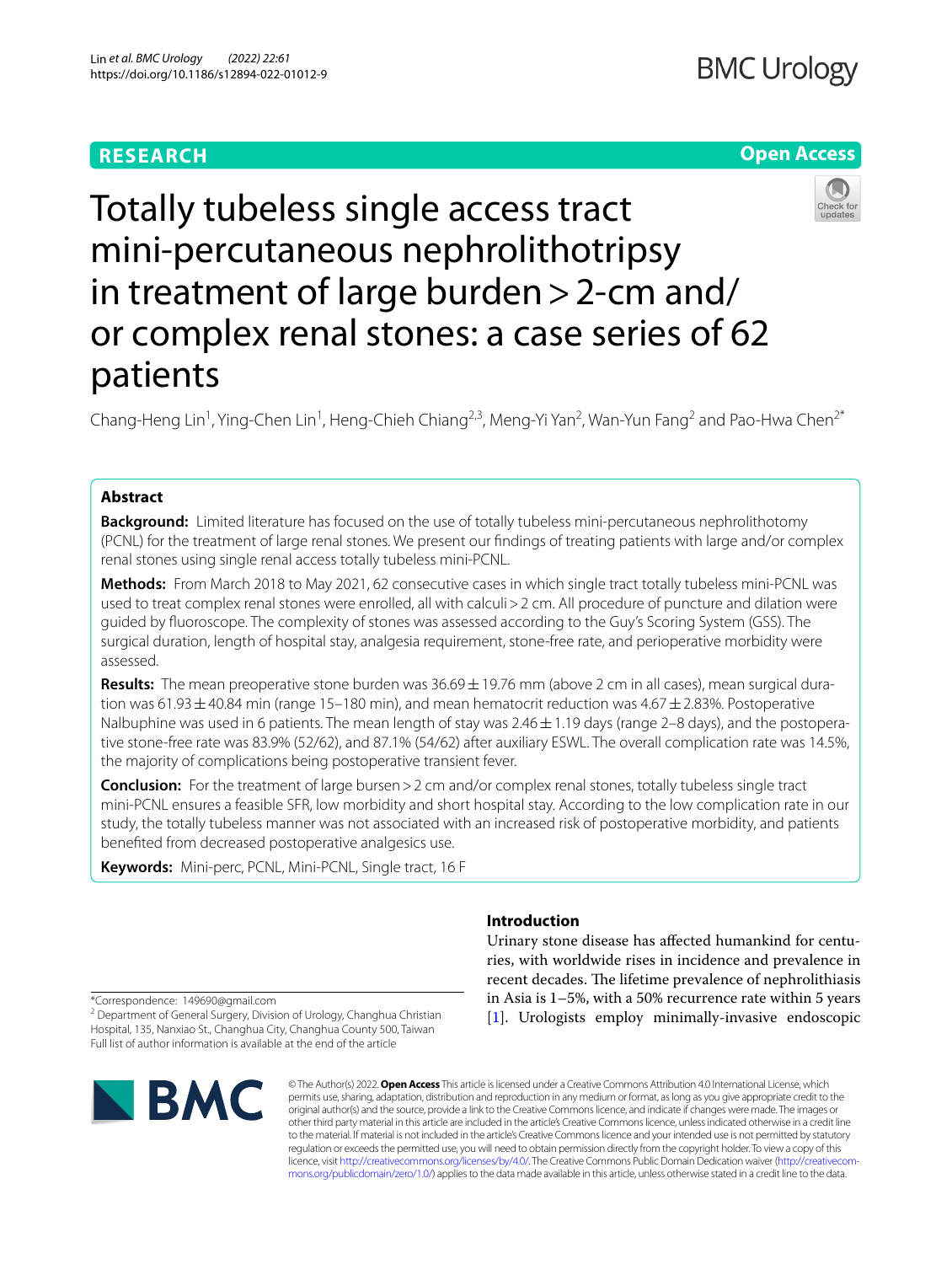surgeries to maximize stone clearance and minimize complications.

Due to a higher stone clearance rate as compared with extracorporeal shockwave lithotripsy or retrograde intrarenal surgery, percutaneous nephrolithotomy (PCNL) is the first-line treatment for renal stones  $>$  2 cm [[2\]](#page-5-1). However, the better stone-free rate (SFR) of PCNL comes at the expense of greater risks and complications, such as blood loss or a longer length of stay (LOS), owing to its invasiveness [\[3](#page-5-2)]. As compared with standard PCNL, mini-PCNL (defned by a percutaneous tract ranging from 11 to 20 French, F, in diameter) carries a lower risk of complications while achieving a similar SFR. Cheng et al. [[4\]](#page-5-3) showed that mini-PCNL resulted in a better SFR for multiple calyceal or staghorn stones at the expense of a greater surgical duration, but resulted in fewer bleeding complications. However, the reported complications associated with mini-PCNL vary among studies. Bleeding complications requiring transfusion and/or arterial embolization in mini-PCNL studies were attributed to a larger stone burden, which required multiple renal access tracts [\[5](#page-5-4)]. Compared with standard PCNL, totally tubeless (without a double-J stent and nephrostomy tube) PCNL offers a reduced surgical duration, lesser hemoglobin change, shorter LOS and reduced demand for additional analgesics [[6–](#page-5-5)[8](#page-5-6)]. Several researchers demonstrated similar postoperative complication rates in tubeless PCNL and standard PCNL, which support tubeless PCNL as a safe and beneficial procedure in selected cases [[7–](#page-5-7)[9\]](#page-5-8). Even though studies have shown no statisticallysignifcant diference in SFR between mini-PCNL and standard PCNL, mini-PCNL studies had lower stone burden as compared with standard PCNL [[10](#page-5-9), [11\]](#page-5-10). In cases of large and/or complex renal stones, urologists tend to choose standard PCNL to decrease the surgical duration.

Few studies have addressed totally tubeless mini-PCNL, especially for the treatment of large complex renal stones. In this retrospective study, we examined the outcomes and complications of treating large and/or complex renal stones using single renal access totally tubeless mini-PCNL.

# **Methods**

# **Design and setting**

The Urology Department at Changhua Christian Hospital (CCH) started performing PCNL in 1987, and currently average 150–200 PCNL procedures annually. After Institutional Review Board approval of the retrospective study (IRB number: 140315), 62 patients with complex renal stones (> 2 cm in length) were enrolled from March 2018 to May 2021. A single surgeon (PHC) performed totally tubeless mini-PCNL with a single 16F access tract. Stone complexity are graded according to the Guy's Stone Score (GSS) preoperatively. The primary outcomes include SFR and postoperative morbidities.

#### **Preoperative preparation**

Preoperative evaluation included complete blood workup, urine analysis, urine culture and image studies, including kidneys ureter and bladder (KUB) X-ray, kidney ultrasound, intravenous urography and/or kidney computed tomography (CT). Patients with clinical evidence of urinary tract infection were treated with antibiotics for 4–7 days prior to surgery. Stone size burden was calculated by measuring the maximal length and width on the KUB X-ray or CT scan. If multiple stones were present, the total (cumulative) stone burden was documented as the sum of the length of each stone. All patients were admitted the day before surgery to ensure NPO (nil by mouth) status, and the LOS was calculated from the admission day to the discharge day.

#### **Surgical techniques**

Prophylactic cephalosporines and tranexamic acid were prescribed 30 min pre-surgery; alternative antibiotics were used if the patient was allergic to cephalosporines, or if preoperative culture showed cephalosporine resistance. Under general anesthesia, ureterorenoscopy was frst used to check for obstructions in ureter. A 5F retrograde-pyelography (RP) ureteral catheter was placed at the renal pelvis and a Foley's catheter was inserted. The patient was then transferred to the prone position. All renal access was obtained under fuoroscopic guidance using the "eye of the needle" technique. The puncture site was chosen to maximize stone clearance, usually the calyx that gives a straight direct tract. After successful puncture, a 0.038-inch guidewire was introduced through the needle sheath into the collecting system. An Amplatz fascial dilator (Microvasive, Natick, MA, USA) was used to dilate the access tract to a diameter of 16F, and an outer sheath was placed into the targeted calyx. A 12F nephroscope (Richard Wolf GmbH, Knittlingen, Germany) and Holmium laser (12-W or 35-W) lithotripter were used for stone fragmentation. The stone fragments were either washed out or grasped through a zero-tip stone basket. An initial stone-free status was defned as no visible stone under direct vision, and was checked via intra-operative fuoroscopy. After the stone had been evacuated, a guidewire was placed into the collecting system and the access sheath slowly retracted. The access tract was carefully checked for severe bleeding, and fuoroscopy was employed to check along the RP catheter for any stone impaction.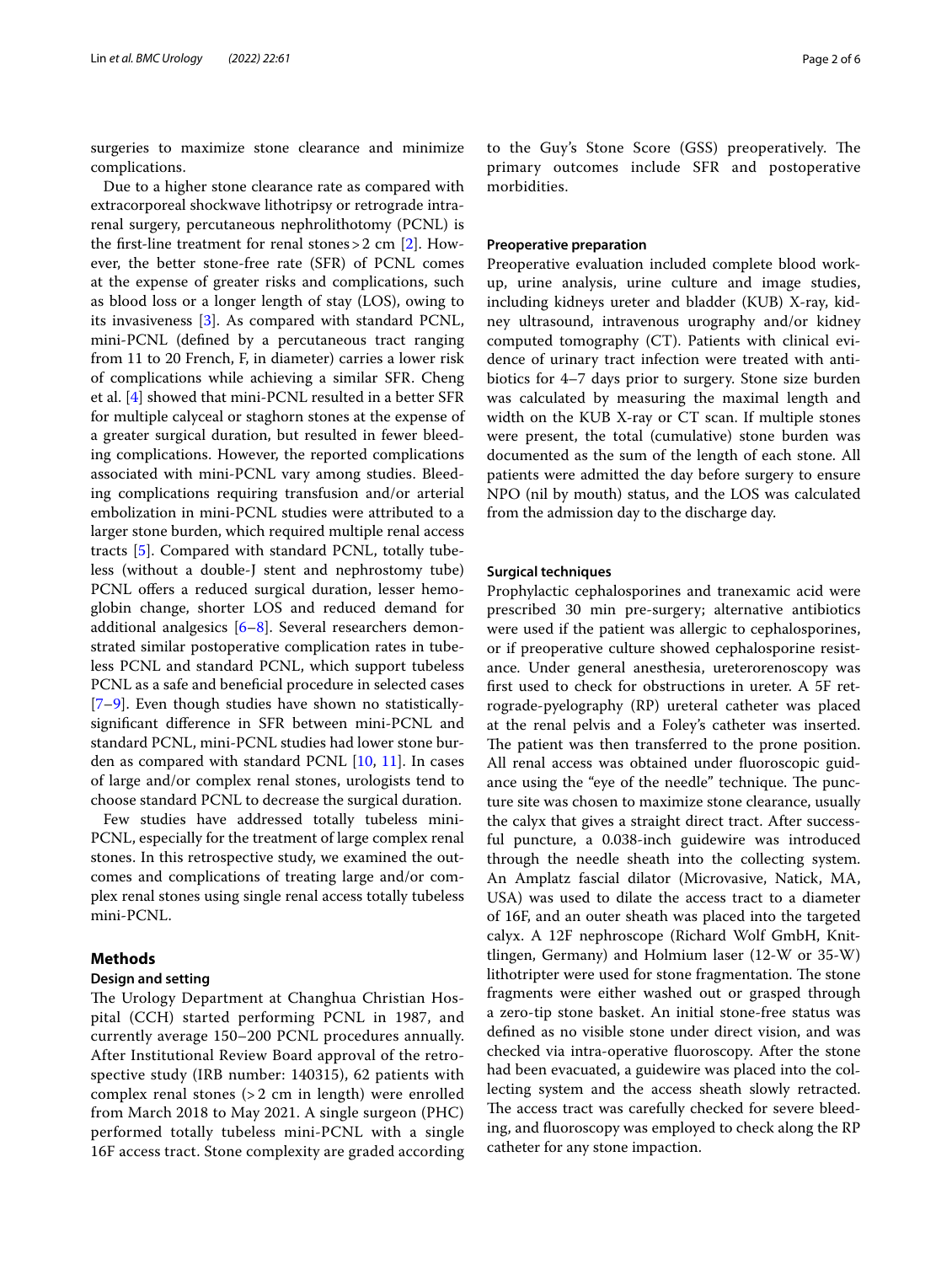### **Postoperative care and outcomes**

Operative fndings, surgical duration (from insertion of the puncture needle to the end of the procedure) and outcomes were documented. The urine catheter was removed on postoperative day 1. All patients were prescribed 3-day Cefazolin and diclofenac (25 mg three times daily) or Acetaminophen (500 mg four times daily, for patients with impaired renal function) for prophylactic antibiotics and pain control. Intravenous 10-mg Nalbuphine was used for additional pain control when needed, and the overall dosage of intravenous analgesia was documented and analyzed. Complete blood work and biochemistry tests were performed on postoperative day 2. Renal ultrasonography, CXR and KUB were performed as routine before discharge to confrm the stonefree status and exclude the occurrence of hemothorax, urinoma or perirenal hematoma. Renal ultrasound and KUB were performed 1 month after surgery during an outpatient clinic visit. The initial stone-free status was checked at the end of the operation, and a fnal stone-free status was defned as a residual stone≤2 mm under renal ultrasonography 3 months after PCNL. The Clavien-Dindo grading system was used to assess any surgicalrelated morbidity.

### **Results**

A total of 62 patients with large renal stones underwent single tract mini-PCNL (Table  $1$ ). The mean age of the patients was  $58.82 \pm 12.94$  years. The average stone burden was  $1172.66$  mm<sup>2</sup> with a maximum diameter of 36.69 mm. According to Guy's scoring system (GSS), patients were stratifed into 4 groups as shown in Table [2](#page-3-0). Staghorn or partial staghorn stones accounted for 40% (25) of our cases. Primary outcomes including surgical duration, initial/fnal SFR, hematocrit and serum creatinine changes, and perioperative morbidities are listed in Table [3.](#page-3-1) All our patients were able to undergo a totally tubeless procedure.

The mean surgical duration was  $61.93 \pm 40.84$  min (range, 15–180). Longer surgeries were noted in cases of larger stones, which required more time for the fragmentation and extraction of stones. Nine cases had a surgical duration of over 100 min, the stone burdens for all 9 cases being above average, with 4 cases above 3000 mm<sup>2</sup>. The mean reduction in hematocrit percentage was  $4.67 \pm 2.83$ . Postoperative Nalbuphine was only used in 6 patients (mean dosage, 15 mg). The mean hospital LOS in the 62 cases was  $2.46 \pm 1.19$  days (range, 2–8).

Transient fever, defned as a postoperative body temperature > 38.0 °C, which either self-resolved or resolved after antipyretic use was observed in 5 cases

#### <span id="page-2-0"></span>**Table 1** Patient demographic profle

|                                        | N (%)             |
|----------------------------------------|-------------------|
| Patients                               | 62                |
| Gender                                 |                   |
| F                                      | 22 (35)           |
| M                                      | 40 (65)           |
| Age (years)                            |                   |
| Mean                                   | $58.82 \pm 12.94$ |
| Range                                  | $34 - 83$         |
| Body Mass Index                        | $26.18 \pm 3.86$  |
| Laterality                             |                   |
| I eft                                  | 26 (42)           |
| Right                                  | 36 (58)           |
| Stone location                         |                   |
| Staghorn or partial staghorn           | 25(40)            |
| Renal                                  | 21 (34)           |
| UPJ or upper ureter                    | 16(26)            |
| Stone burden                           |                   |
| Length (mm)                            | 36.69 ± 19.76     |
| Width (mm)                             | 24.79 ± 14.86     |
| Area (L $\times$ W) (mm <sup>2</sup> ) | 1172.66 ± 1693.89 |
| Stone composition                      |                   |
| Whewellite or Weddellite               | 50(81)            |
| Struvite                               | 10(16)            |
| Uric acid                              | 2(3)              |
| Hydronephrosis                         |                   |
| Grade 1-2                              | 44 (71)           |
| Grade 3-5                              | 18 (29)           |

(8.1%). One case (1.6%) of sepsis was noted, which was controlled with a full course of antibiotics, and the patient was discharged uneventfully on postoperative day 8. Intra-operative bleeding occurred in 3 cases (4.8%); the bleeding did not interfere with the surgery and was related to collecting system perforation. Bleeders were controlled with adequate sheath placement assisted by a bleeding tamponade. No patient required a blood transfusion or arterial embolization, and no peri-renal hematoma or fuid accumulation was found during follow-up. No other complications, such as pneumothorax, injury to adjacent organs, urine extravasation, or mortality, occurred.

An initial stone-free status was achieved in 52 patients (83.9%). Seven patients required auxiliary ESWL in the postoperative setting, which resulted in a fnal SFR of 87.1% after the auxiliary procedure. Stone chemical analysis revealed calcium oxalate as the chief component (Whewellite or Weddellite) in 50 cases (81%), struvite in 10 (16%), and uric acid stone in 2 cases (3%).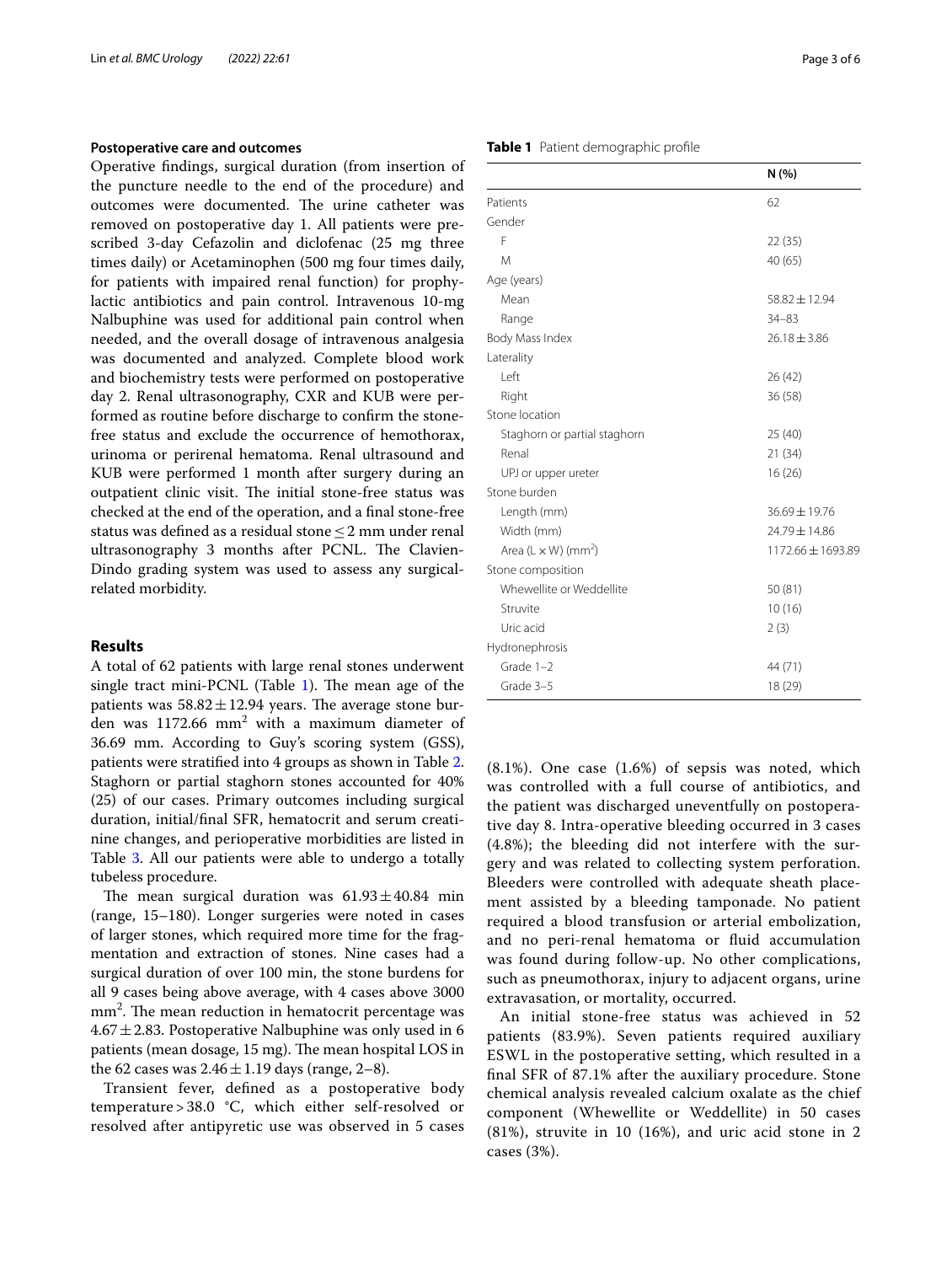## <span id="page-3-0"></span>**Table 2** Classification of 62 patients according to the GSS

| <b>GSS</b> | The patients stratified according to the Guy's Stone Score | No. (%) |
|------------|------------------------------------------------------------|---------|
| GS I       | A solitary stone in the mid pole with normal anatomy       | 1(2)    |
| $N = 21$   | A solitary stone in lower pole with normal anatomy         | 6(10)   |
|            | A solitary stone in the renal pelvis with normal anatomy   | 14(23)  |
| GS II      | Multiple stones in a patient with simple anatomy           | 12(19)  |
| $N = 15$   | A solitary stone in a patient with abnormal anatomy        | 1(2)    |
|            | A solitary stone in the upper pole                         | 2(3)    |
| GS III     | Partial stag horn calculus                                 | 21(34)  |
| $N = 22$   | Stone in calyceal diverticulum                             | 1(2)    |
| GS IV      | A complete stag horn calculus                              | 4(6)    |
| $N=4$      |                                                            |         |

GSS: Guy's Scoring System

GS: Guy score

<span id="page-3-1"></span>**Table 3** Outcomes and complications

|                                                                              | N (%)           |
|------------------------------------------------------------------------------|-----------------|
| Totally tubeless                                                             | 62              |
| Operation time (min)                                                         | $61.93 + 40.84$ |
| Post-operation                                                               |                 |
| LOS (days)                                                                   | $7.46 \pm 1.19$ |
| Cr decrease (mg/dL)                                                          | $0.05 + 0.39$   |
| Hct decrease (%)                                                             | $4.67 + 2.83$   |
| Nalbuphine usage                                                             | 6(10)           |
| Initial stone free (post OP)                                                 | 52 (83.9)       |
| Final stone free (3 months)                                                  | 54 (87.1)       |
| Clavien grading system                                                       |                 |
| None                                                                         | 53 (85)         |
| Grade 1 (transient fever)                                                    | 5(8)            |
| Grade 2 (sepsis, bleeding)                                                   | 4(6)            |
| Grade 3 (second look, pneumothorax, blood clot caus-<br>ing urine retention) | 0               |
| Grade 4 (organ failure)                                                      | Ω               |
| Grade 5 (death)                                                              | Ω               |

# **Discussion**

Data regarding the benefts of the minimal invasiveness of mini-PCNL as compared with standard PCNL vary among the English literature. Several studies failed to demonstrate a beneft of a smaller nephrostomy tract in preventing renal parenchymal damage [\[12](#page-5-11), [13](#page-5-12)]. However, studies have shown mini-PCNL to result in a higher stone clearance rate, shorter hospital stay, lower transfusion rate and fewer morbidities as compared with standard PCNL. Several researchers have also stated that complex renal stones are amenable to mini-PCNL without resulting in increased complications, regardless of stone burden. In order to obtain a similar SFR with a larger stone burden, mini-PCNL requires a longer surgical duration

than standard PCNL [\[4](#page-5-3), [12](#page-5-11), [14](#page-5-13), [15\]](#page-5-14). Factors contributing to the longer surgical duration when treating complex stones with mini-PCNL included use of a laser for fragmentation/dusting, and multiple access tracts, which increase the risk of bleeding resulting in an impaired operative feld.

The employment of laser lithotripsy equipment can greatly afect the surgical duration. Larger stone frag-ments are obtained with a larger-diameter laser fiber [\[16](#page-5-15)]. In our series, we used a 200-μm diameter paired with 12-W or 35-W lasers. We envisage that using the newer 60−120-W laser lithotripsy machines would reduce the stone disintegration time by half.

In our study, single access tract mini-PCNL was performed in cases of complex renal stones>2 cm, totaling 25 cases (40%). The average surgical duration and bleeding complications were similar to those reported in the global CROES study, and no patients required blood transfusion or embolization [[17\]](#page-5-16). In addition to a single access tract, the minimal bleeding complications in our study can be attributed to careful selection of the calyx and puncture angle. Puncture was made through the avascular plane of Brödel in a minor calyx that resulted in an access tract as close to parallel to the infundibulum as possible to minimize the bending angle and reduce the risk of injury to the interlobal artery and parenchyma.

Factors that afected the SFR in this study included huge burden and complexity of stones (42% above Guy score III), a rigid nephroscope, and a single nephrostomy tract [[18–](#page-5-17)[20](#page-5-18)]. Despite our SFR being similar to those reported in other mini-PCNL studies, most similar studies usually report a stone burden less than 2 cm, and the stones are not usually complex [[10,](#page-5-9) [21](#page-5-19)]. Our initial SFR of 83.9% and postoperative SFR at 3 months of 87.1% after auxiliary procedures were also on par with those reported in the global CROES study for staghorn stones,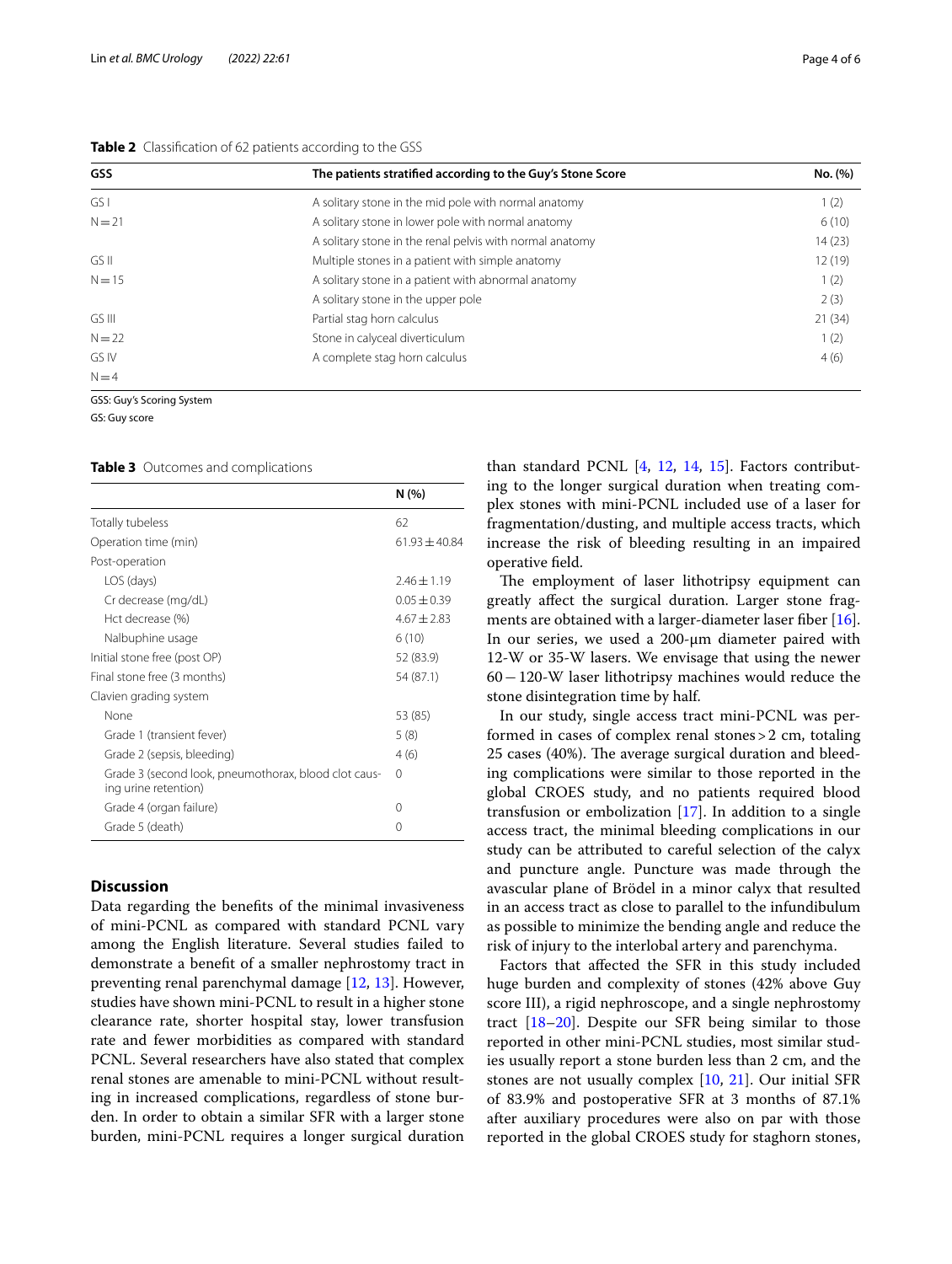and were better than the reported SFR in studies related to complex renal stones [[18](#page-5-17), [22,](#page-5-20) [23](#page-5-21)].

Diferent exit strategies after PCNL have been evaluated in recent years to reduce postoperative pain, LOS, and complication rate. Istanbulluoglu et al. and Nalbant et al. reported that avoiding the use of a nephrostomy tube and double-J stent resulted in less postoperative pain and consequently less need for analgesics as compared with patients undergoing standard PCNL [\[24](#page-5-22), [25](#page-5-23)]. In addition, advantages of the totally tubeless procedure over the standard one were noted in terms of a shorter surgical duration and hospital stay [[6,](#page-5-5) [24–](#page-5-22)[26](#page-5-24)]. In our study, six patients (9.7%) required intravenous analgesics, and the average LOS of all patients was 2.5 days, without serious complications. Due to calculation of LOS including the preoperative survey and the day of surgery, the mean LOS was only approximately 1.5 days. Placement of a nephrostomy is helpful for tamponade during severe bleeding, assisting renal healing and avoiding urine extravasation. In complex renal stone cases, the need for a nephrostomy tube after PCNL remains under debate.

Moosanejad et al. [[6\]](#page-5-5) compared totally tubeless and standard PCNL in 84 patients in an RCT trial that included 12 staghorn cases (7 tubeless vs. 5 standard), and there were no statistically-signifcant diferences between the two groups. Wang et al. [\[27](#page-5-25)] compared staged and simultaneous bilateral tubeless PCNL in 99 patients, and found that tubeless PCNL was associated with a low morbidity, short LOS, high stone-free rate, and early return to normal activity in cases of staghorn stones. In their meta-analysis, Lee et al. [[7](#page-5-7)] noted that hemoglobin change and LOS were superior in totally tubeless and tubeless PCNL cases. Our series echoed the previously-reported safety and efficacy of single tract totally tubeless mini-PCNL for the treatment of large complex renal stones.

Fever and bleeding are two main perioperative complications of PCNL. In our series, the overall complication rate was 14.5% (9 of 62 patients), with transient fever being the most common. No Clavien grade III to V complications were noted (Table [3](#page-3-1)). In recent systemic reviews, the overall complication rate for mini-PCNL was reported to be 11.9–37.9% (Clavien grade I: 2.7–20.8%, II: 1.4–17.3%, III: 0–10.3%, IV: 0–0.05%, and V: 0–0.02%) and 15.2% (Clavien grade I: 44%, II: 28%, III: 28%). $10,11$  As per guideline suggestions, our protocol of preoperative urine culture along with a full course of oral antibiotics for 4–7 days appeared helpful in managing postoperative infection. A high intrapelvic pressure (IPP) causing pyelovenous backflow resulting in bacterial infection has always been thought to be a culprit for infectious complications post-PCNL. Wang et al. [\[28](#page-5-26)] showed microscopic pathological change in an animal model mimicking obstructive kidney reaching a pressure > 20 mmHg. In clinical practice, a lower "ratio of endoscope and sheath diameter" (RESD) could ensure a higher flow rate through the interspace between the nephroscope and renal access sheath, resulting in a decreased intrarenal pressure, and at the same time facilitating removal of stone fragments. Doizi et al. [\[29](#page-5-27)] enrolled cases treated by mini-PCNL with diferent working sheath sizes (range, 16–22F) and a fxed 12F nephroscope, and found a negative correlation between intrapelvic pressure and the diameter of the operating sheath. Fang et al. [[30](#page-5-28)] tested diferent fexible ureteroscopes with difering ureteral access sheath diameters, and noted that a RESD lower than 0.75 resulted in a low IPP (<13 cmH<sub>2</sub>O). Although we do not have an intra-renal pressure-measuring device at our hospital, our low infectious complication rate indirectly refected a low IPP due to a low RESD of 0.75 (12F nephroscope and 16F access sheath). Limitations of our study included a non-randomized controlled nature and a small study population. Further studies randomizing patients with complex renal stones into groups of totally tubeless or tubeless, single or multiple renal access, and mini or standard PCNL may provide conclusions with a valid statistical power.

# **Conclusions**

For the treatment of large burden > 2 cm and/or complex renal stones, totally tubeless single tract mini-PCNL ensured a feasible SFR, low morbidity and short hospital stay. From the low complication rate in our study, the totally tubeless manner was not associated with an increased risk of postoperative morbidity, and patients beneftted from decreased postoperative analgesics use.

## **Acknowledgements**

Not applicable.

#### **Author contributions**

Treatment of patients, data collection and assessment: HCC, MYY, PHC. Data collection and statistical analysis: CHL, YCL, WYF. Manuscript writing, discussion, revision: CHL, PHC. Study coordination: CHL, PHC, YCL, HCC, MYY, WYF. Study conception and design: CHL, PHC, YCL. All authors read and approved the fnal manuscript.

# **Funding**

Not applicable.

# **Availability of data and materials**

The datasets for this article are available in the Changhua Christian Hospital (Changhua City, Taiwan) Medical Records Room data base repository. Due to privacy and ethical concerns, Since Changhua Christian Hospital (Changhua City, Taiwan) Medical Records Room data base repository not open to public access, the datasets generated during and analyzed during the current study are not publicly available but are available from the corresponding author upon reasonable request.